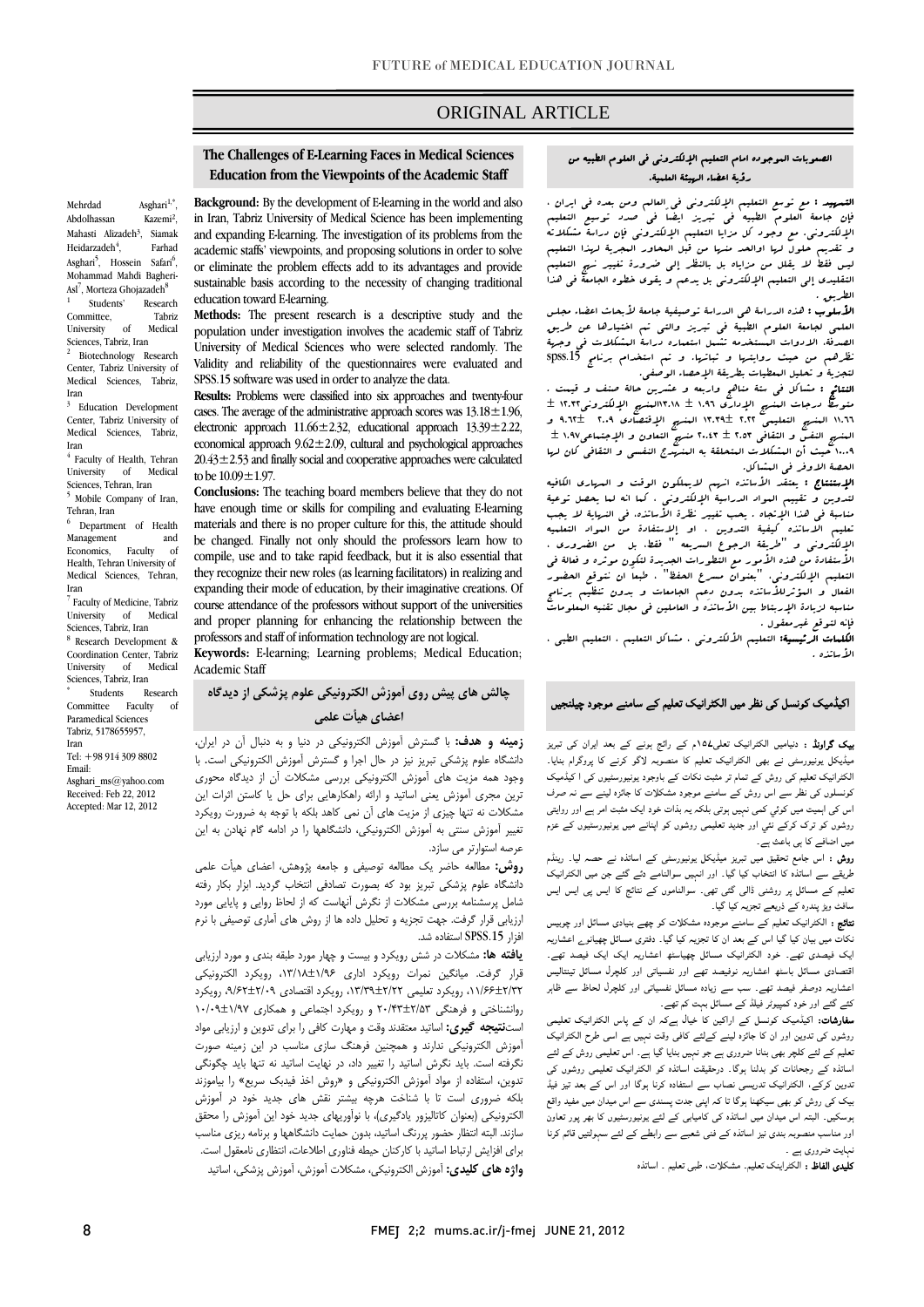### **INTRODUCTION**

With the emergence of World Wide Web (WWW), new terms and vocabularies have been brought up to the training literature field, especially medical sciences, which E-learning and training is one of them. Despite the breadth of this emerging phenomenon, there is not a common and unique definition for it. Commission to technology and adults learning (2001) defines E-learning as the whole training and learning experiences which are delivered through electronic technology such as internet, audio and visual tapes, satellite broadcasting, television and compact drives (CD) (1).The extent of the growing e-learning courses and projects have been started in mid-90s, and therefore , nowadays, we hear more about the improvement of learning processes rather than teaching methods at universities. E-learning not also facilitates transmission of new medical information, but also it improves the amount of knowledge and skills of those who are practicing medicine, creates equal learning opportunities for all, enhances quality of medical training and finally reduces medical costs (2).

On the other hand, individual disparities are not barriers for success in group training at universities; the teacher can choose appropriate tools and media for teaching and training students based on their learning style, in other words, each student applies with a special training strategy (3). In addition, this kind of training strategy provides possibility of lifetime learning in any field, for every person, in every place, any time. As studies show, the usage of Elearning has been considered as a plan at universities all over the world (4).

This method has been implemented or is being implemented in Iran, too. At Tabriz University of medical sciences, the thought of creating electronic training unit has been started in 2003 in medical education and development center. From February 2008, it has been called E-learning system (ELS) and started to hold training courses, practically in operational phase of this project, and currently it expands related activities and increases the extent of E-learning there. As the rapid expanding use of electronic tools in teaching and learning area is realized, analyzing the problems of this emerging phenomenon becomes kind of necessity. Understanding and facing these problems and issues either eliminate or reduce their effects and also considering the approach of changing traditional training method to electronic training makes universities firmer in stepping to this area. The failure of many famous and vast programs to reach their goals, justifies the importance of these problems. For instance, academic failure in electronic courses has been more than verbal courses in some cases (5).

Furthermore, as academic staff play an important and dominant role in this area, their approaches and attitudes are the first step in propelling educational system towards this way. Therefore, this study is aimed to analyze problems affecting E-learning from the viewpoints of academic staff and suggests some strategies to solve these problems. To facilitate the processes and getting comprehensive and better conclusion, the problems are divided into six approaches, and each of them is divided into 3 to 6 problems (totally, 24 problems) which include; administrative,

 electronic, educational, economical, psychological-cultural and finally social and cooperative approaches. Each of these approaches focuses on some aspects of failure causes of this training method.

 on management of E-learning method. Also it emphasizes on the organizational issues including rejecting the plan because of being time-consuming for university, lack of standardization in preparation of their content or lack of and also weak relationships between them and staff working in information technology department (forinstance, community of continuing medical training). **Administrative approach:** This approach mainly focuses appropriate quality standards, lack of time for academic staff

 **Electronic approach:** This approach has been considered which includes terms such as medicine, communication, information, and society (6). It discusses issues such as lack of adequate information about how to work with related hard and soft wares, lack of the adaptation and full electronic training (such as computer and internet), and finally, lack of appropriate technology at university due to the incompatibility of telecommunication network with modern standards or not making of current potentials. as the main infrastructure of medical training and E-health compatibility, inaccessibility of students to the least

 this area, this has been considered as the most important reason for the failure of E-learning (1). According to these studies, lack of skills for course designing, development, delivery, and information management creates the essential for faculties who teach electronically which include; teacher, training designer, aware of information, technician, executer, lab facilitators, support staff, editors, librarians, graphic designers and assessment experts (7-8). Weak against accepting this kind of training, and disability in delivering some of the courses through this method are the main problems, especially in medical sciences field. **Educational approach:** According to the studies done in needs for this area. Quinn, Corry and Lee consider 11 roles quality of training packages for E-learning, faculty resistance

 **Economical approach:** According to this approach, this costs for stabilizing programs and training and improving performance, hard and soft wares and technology-updating costs, and costs for creating physical location for live virtual classroom and related facilities. kind of training follows a large amount of costs including

 approach, one of the main problems for implementing E- learning at universities is the unwillingness of faculties in the case of this method. In this training method, teachers' learning facilitator (9). Lack of motivation among faculties to accept E-learning due to the weak basis of cultural building and unchanged traditional approach, technophobia, lack of trust in information technology, cultural defect and the way of electronic evaluation of students, and property discussed in this approach. **Psychological and cultural approach:** According to this role is changed from an academic staff to a catalyst or right issues (lack of protection for property rights) are

 **Social and cooperative approach:** In traditional training, 40 to 50% of contents are presented by the teacher and the remaining is learned through participating in classes, students' point of views and doing research (10). Therefore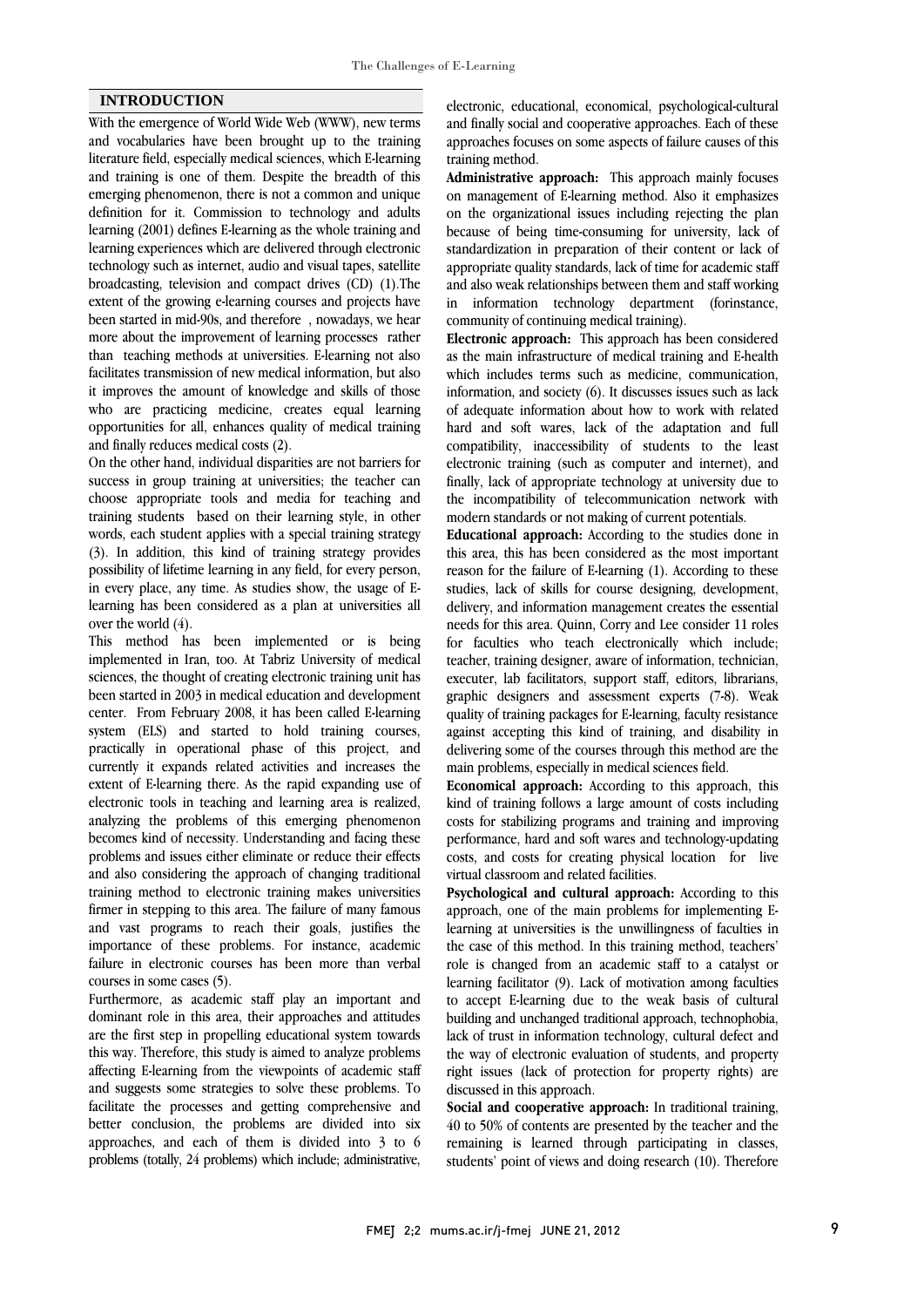it decreases the relationship between students, face to face cooperation, and competition among students and affects academic progress and personal development of learners, and lastly students cannot follow behavior and method of academic staff, especially in clinical courses.

# **METHODS**

This is a descriptive study which has been done on 242 academic staff of Tabriz University of medical sciences. The sample size was determined using ratio estimation formula and through stratified random sampling in which the university rank was the stratified variable in this study. A verified researcher-made questionnaire including 6 approaches and 24 stratified problems was used for collecting the data. Considering the nature of study, statistical society and performed studies in this regard, the questionnaire was completed by visiting faculty members. The validity of questionnaire was certified through the content validity method, and its reliability was determined by Cronbach's alpha coefficient of. /76. Lastly, data were analyzed using SPSS15 and descriptive statistics including frequency, percentage, and mean $\pm$  standard deviation.

#### **RESULTS**

In this study, through collecting the viewpoints of faculty members, the mean, standard deviation, minimum and the maximum of each approach in relation to E-learning were measured (table 1).

Among approaches, psychological and cultural approach  $(20.43 \pm 2.53)$ , educational approach  $(13.39 \pm 2.22)$ , and administrative approach  $(13.18 \pm 1.92)$  had the highest average scores, respectively. Also the least average score belonged to the economical approach  $(9.62 \pm 2.09)$ . In order to analyze the problems of each approach, score of each approach was calculated.

As is shown in figure 1, the most shares of problems were related to the psychological and cultural approach (0.681), social and cooperative approach (0.672), and educational approach, respectively. Also the least share of problems was in the case of administrative  $(0.659)$ , economical  $(0.641)$ , and electronic approach (0.583), respectively. The most difficult problem in each approach was evaluated from academic staff's viewpoints, and the results are shown in Table 2.

| Table 1. Descriptive indices for each approach of the challenges of e-learning faces in medical<br>sciences education from the viewpoints of the academic staff. |              |                |                |  |  |  |  |
|------------------------------------------------------------------------------------------------------------------------------------------------------------------|--------------|----------------|----------------|--|--|--|--|
| Approach                                                                                                                                                         | Mean (SD)    | <b>Minimum</b> | <b>Maximum</b> |  |  |  |  |
| Administrative                                                                                                                                                   | 13.18 (1.92) | 8              | 19             |  |  |  |  |
| Electronic                                                                                                                                                       | 11.66(2.32)  | 5              | 18             |  |  |  |  |
| Educational                                                                                                                                                      | 13.39(2.22)  | 6              | 19             |  |  |  |  |
| Economic                                                                                                                                                         | 9.62(2.09)   | $\overline{4}$ | 15             |  |  |  |  |
| Psychological and cultural                                                                                                                                       | 20.43(2.53)  | 13             | 27             |  |  |  |  |
| Social and cooperative                                                                                                                                           | 10.09(1.97)  | 4              | 15             |  |  |  |  |



Figure 1. Score of each approach of the challenges of e-learning. Values are in percentage.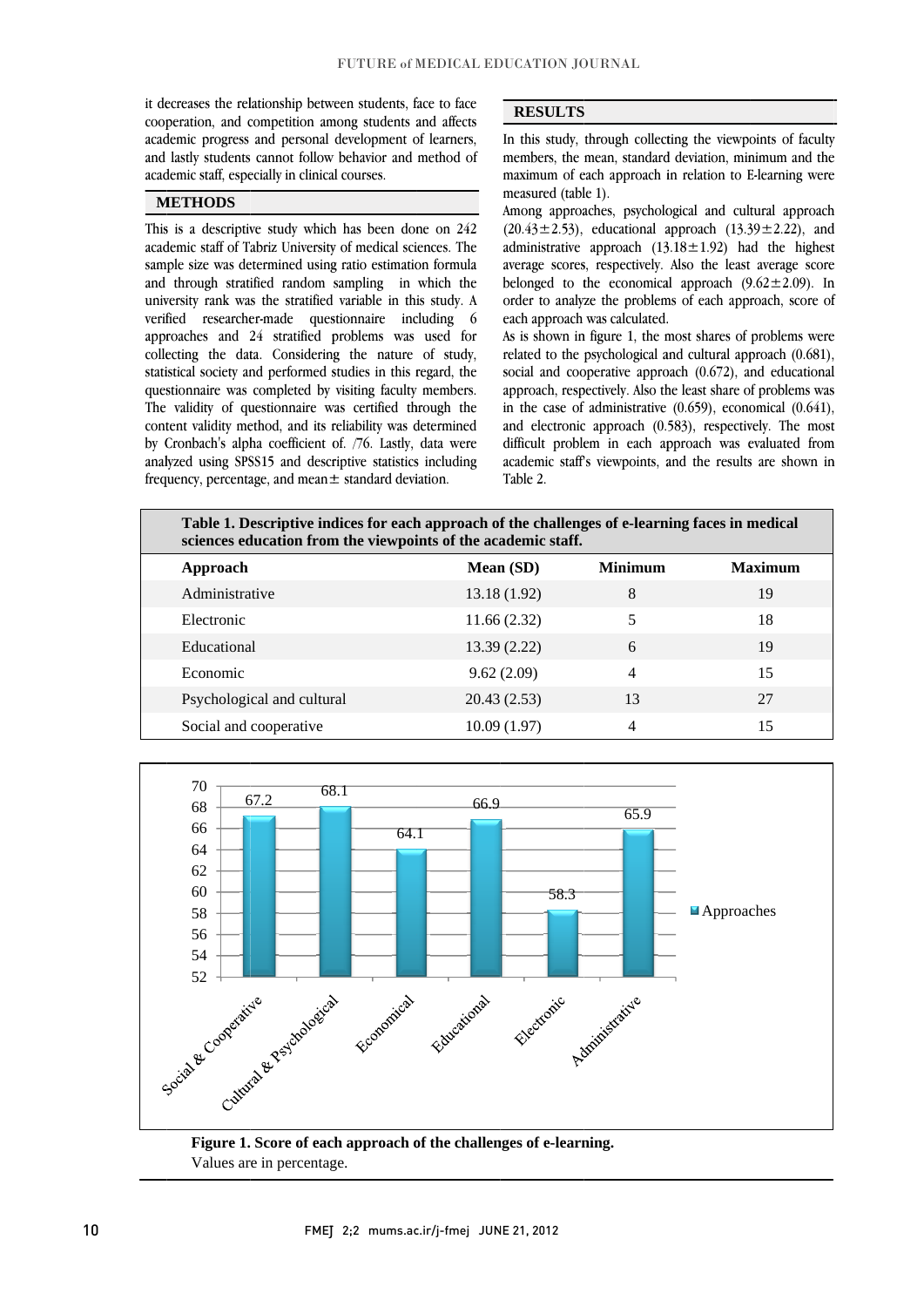| Table 2. The value of the most mentioned issues in each approach of e-learning challenges. * |                                                                              |                    |      |               |             |                     |  |
|----------------------------------------------------------------------------------------------|------------------------------------------------------------------------------|--------------------|------|---------------|-------------|---------------------|--|
| Approach                                                                                     | Most problem                                                                 | <b>Very</b><br>low | Low  | <b>Medium</b> | <b>High</b> | <b>Very</b><br>high |  |
| Administrative                                                                               | Lack of time for compiling and<br>evaluating E-learning materials            | 2.1                | 7    | 9.16          | 4.36        | 38                  |  |
| Electronic                                                                                   | Lack of proper technology at<br>university                                   | 4.5                | 7.15 | 8.31          | 26          | 7.20                |  |
| Educational                                                                                  | Lack of adequate skill for compiling<br>and designing courses                | 5.4                | 2.6  | 3.15          | 2.44        | 8.29                |  |
| Economic                                                                                     | Hard and soft wares costs                                                    | 4.7                | 5.9  | 24            | 6.32        | 4.26                |  |
| Psychological<br>and cultural                                                                | Lack of motivation and non-cultural<br>building                              | 5.2                | 8.5  | 4.24          | 3.41        | 26                  |  |
| Social and<br>cooperative                                                                    | Less communication and competition<br>among students and its adverse effects | 9.7                | 6.11 | 7.22          | 6.32        | 2.25                |  |

| Table 2. The value of the most mentioned issues in each approach of e-learning challenges. * |  |
|----------------------------------------------------------------------------------------------|--|
|                                                                                              |  |

 $\overline{\phantom{0}}$ 

Values are in percentage.

Among 24 analyzed problems, 10 most important problems were recognized, and some ways were suggested for solving those problems in the discussion part. These glaring problems can be seen in all areas. In administrative field, the most important problems include; lack of time for academic staff to compile and evaluate electronic training materials due to the high workload (38%, veryhigh), lack of communication and cooperation among academic and information technology staff (41.3%, high). In electronic area; lack of good technology at university (31.8%, medium), and in educational scope; lack of appropriate and adequate skills for designing courses, compiling, delivering, and managing information (44.2%, high), and also weak training quality of E-learning packages (37.2%, high). In economic area, the problems include soft and hard wares costs (32.6%, high), improper cultural building phenomenon (41.3%, high). Lastly, in social and cooperative scope,the most important problems include less face to face communication among academic staff and pupils (36%,high), and reduced competition and communication among pupils and its side effects (32.6%).

## **DISCUSSION**

Considering the administrative area, the results indicated that the academic staff do not have enough time for compiling and evaluating E-learning materials due to the high workloads, and also they mentioned lack of communication and cooperation with staff of information technology field. Researches strongly indicated that the learning innovation and any change in research and educational system are useless without academic staff's companionship and acceptance (11). Therefore, appropriate strategies and programs should be done by universities in order to provide enough time for academic staff to work on this important area. Additionally, improving the relationship between academic staff and educational technology experts and skillful individuals in some special areas such as instructional designers, editors, graphic designers, directors, librarians…, help academic staff in these areas and solve the problems of this training method in administrative scope (8).

 Lack of enough information and skills for course designing, compiling, delivering and managing information and also weak quality of E-learning packages are the most important issues in educational field. Finally, not also academic staff should be familiar with the new technologies, but according inproved it through innovating new things. Nevertheless, expecting academic staff to go in this way is meaningless without university companionship and support. Furthermore, the focus should be on the content of training pressinger how on the uppertunce and the coming or pressinger<br>which are considered more, nowadays. According to the electronically considered man, Clarke, the focus should be on the electronic aspect of E-learning project. He supports that first technology and then the content (perhaps, in to consideration. In fact, in recent years,the growing successful industry has been E-trade rather than E-learning. Producers of such plans are not familiar with training and learning processes, and so they face low costs which Furthermore, they can compete better and earn more money through this way in countries with high demand for higher education (12). to Quinn, Corry and Lee (7-8),they also should be packages not on the appearance and the selling of packages because the sale has been considered more)must be taken persuades them towards attracting more customers.

 One of the main problems regarding electronic field in Iran happens either because of mismatch of telecommunication network with updated standards or because universities do not use available potential and wide bandwidth. For both, the infrastructures should be considered, meanwhile, it solely make a change at universities, and therefore to reach this goal, the academic staff should be empowered and the system should efficiently work on leading the learning is lack of appropriate technologies at universities. This should be paid attention that equipping universities cannot procedures (11).

procedures (11).<br>Studies done on the economic field indicated that hardware and software costs of E-learning and updating its technology are the most important problems in this area. Meanwhile, when a country knows that it can train effective pupils through non-attending methods, and is aware of their values